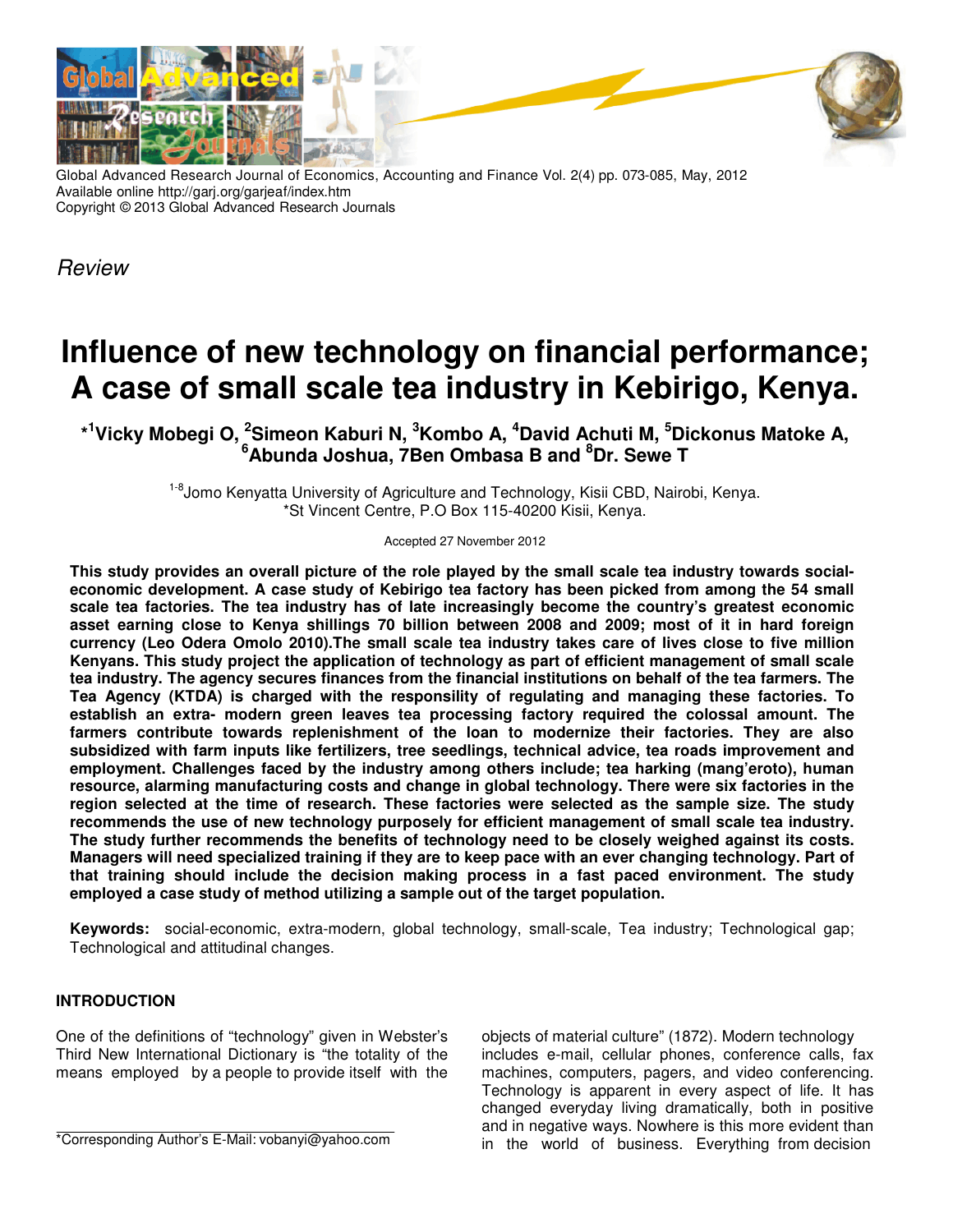making to human resource has been affected by new technology. This paper will discuss the impact of technology, both positive and negative, on business.

## **Technology's impact on the various applications**

(i)Technology's Impact on Decision Making: Technology, especially the Internet, has made obtaining information a much quicker and easier Process. In the past, obtaining information required days or even weeks of research in the tea industry, often tying up the time of several employees. Today, any manager or an employee of the working in the tea industry, using online sources, can compile more up-to-date reports in a matter of hours. Having so much information, literally at one's fingertips, allows for quick, informed decision-making. This is especially important in today's demand in global market, financial decisions and other operational decisions use new technology, essentially for multi-national organizations to have current information from around the world before making crucial decisions.

However, there is a downside to this process. In the past, managers took more time processing the information they received. They shared the information with other concerned parties and came to an agreement regarding the goals of the project. Today's technology may have decreased the amount of time it takes to accumulate data, but it has also decreased the amount of time managers spend on making decisions .More so on the internet applications, Internet time encourages immediate decision-making, even at the cost of mistakes. As a result of such quick decision making, there may be less buy-in by stakeholders because there was no time for information sharing and reaching agreement on goals of the tea industry.

(ii)Technology's Impact on Communication: Today, business communications is alive and well through email. E-mail allows for quick communication and efficient organization of that communication. Messages can be routed to folders, prioritized and, if necessary, immediately responded to. In addition, new hand-held computers, such as "the Blackberry," allow managers to receive e-mails from any location. This device, which takes pagers to a new level, beeps or vibrates when email is received on the computer back in the office. The manager can then read, forward, fax, delete, save or ignore the message (Maciag, 52). It is like carrying a portable office. However, e-mail can also make business communications overwhelming. Many individuals have numerous e-mail accounts, requiring a system to manage them all. In one day, hundreds of e-mails can come across a manager's computer. Although managers can filter this e-mail using selection software, there is an inherent danger in doing so. If an important e-mail does not meet the software's criteria for response, it could go unnoticed. In using the emails, the tea industry has really reduced a huge cost of postages and even avoided

#### inconvenience among staff.

(iii)Technology's Impact on Human Resources: Due to advanced technology such as computers, fax machines, and video conferencing, the tea industry as an organization is implementing telecommuting as an option for their employees. This is expected to create a significant increase in worker productivity. Other benefits that have been cite include reduced costs, improved recruitment and retention, reduced stress, reduced travel time, and increased job satisfaction. Additionally, telecommuting has global advantages because it will allow the industry as an organization to develop a team of employees from virtually any location in the world. However, this new technology will require the development of new management and communication skills. In addition, the organizations will need to develop creative benefit packages to attract and keep employees since the "job market" will not be limited to their demographic area. Organizational loyalty may become a thing of the past.

(iv)Technology's Impact on Marketing: Marketing may well be the one area on which technology has had the greatest impact. The virtual marketplace is everywhere; it is seen in the tea exporting countries like Egypt, Pakistan, United Kingdom, and Zaire among the rest. The Internet takes the product to the customer, saving the customer time and, in some cases, money. The Internet allows companies to sell merchandise throughout the world without having to amass a great deal of inventory which they might not be able to get rid of later. For example, the tea industry exports over 40 million tines of made black tea. Samples are described and emailed to the customer before the actual sample sent. All the tea factories have their physical address and are easily reached. A huge Auction at Mombasa could do marketing of the black tea through the Internet. In case a customer could buy and but return them to the store if they are dissatisfied. However, it is realized that there are some disadvantages; one disadvantage for consumers buying from an Internet site, as opposed to a physical store, has to return unsatisfactory merchandise to the company, often at their own expense. Another disadvantage is that a customer has to wait for the merchandise to be delivered, a problem that became very apparent if it is required for a celebration like green teas used for ceremonials in China would be waited in vain. Say during the political crisis.

(v)Technology's Impact on Competitive Advantage: Quicker decision-making, made possible by the easy accumulation of information, enables a company to gain and keep a competitive advantage. Michael Colcannon, vice-president of business development at Bovis Lend Lease Inc. says that technology "has helped us plan our future and allows us to do things in a much more condensed time frame and make decisions in faster scenarios". Better and faster communications, made possible by e-mail and hand-held computers, can also help tea companies' gain and retain a competitive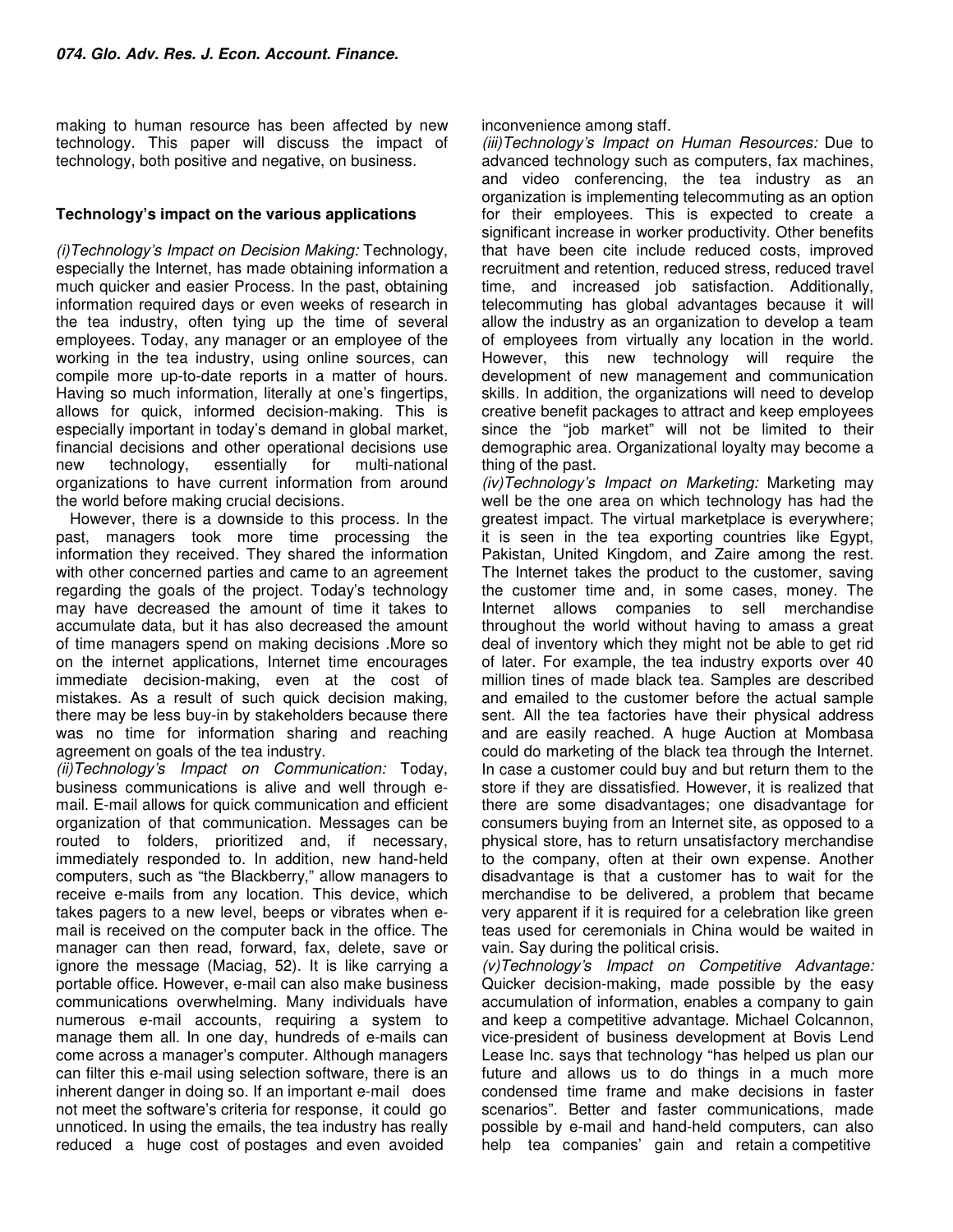advantage. Since managers are always available, any problems that come up can be dealt with immediately, rather than being placed on the back burner.

Additionally, the web can allow tea companies to develop better customer service which creates a competitive advantage. Company web sites allow the company to stay in contact with customers. The KTDA has built web sites around the world. They have found this to be a tremendous cost saving as far as customer service is concerned, allowing them to easily answer customer questions and keep the customers up-to-date on quality of tea in the market.

## **Technology trends in tea manufacturing**

Tea plucked from the garden is sent to the factory for processing, which in most cases, is in or near the tea garden. This processing, earlier, used to depend solely on the natural weather conditions, but to become less dependent on the unpredictable weather conditions which affects productivity adversely, modern technology has been introduced in the tea industry. This has made it possible to increase the plantation area by minimizing space; also labour cost has come down and the entire process has become much speedier.

The starting material in black tea processing is the young shoot, the terminal bud and the two adjacent leaves plucked from the tea plant. The flush is processed in four distinct stages, which are withering, rolling, fermentation and drying. Each stage involves characteristic changes in the physical and biochemical composition of the leaves and the cumulative effect of these changes are ultimately reflected in the quality of the finished product, namely the black tea. After the drying is over, the leaves are sorted, that is, divided into different grades and made ready for the market.

(i) Plantations: Unlike other perennials, tea is unique because only its vegetative parts - the two leaves and the bud - are commercially exploited. Tea is also maintained as a low bush in a continuous phase of vegetative growth. Both these aspects call for manipulation of plant parts for optimal productivity and growth.

(ii) Plucking and Leaf Handling: The plucking of the two leaves and a bud involves a number of systems - Janam plucking, fish-leaf plucking, step-up plucking and Shear plucking is done when there is a scarcity of pluckers during July to September. Pluckers' productivity is found to be maximum in unpruned teas. The plucked leaves are processed to produce the black tea.

(iii) Tea processing

(a) Withering: It is a procedure which brings about physical and chemical changes in the shoots to produce quality, apart from conditioning the flush for rolling by reducing turgor, weight and volume. Previously the flush used to be withered under the sun. Now this process is generally achieved either by thinly spreading the flush on mats, or in thick layers in troughs for 8-18 hours depending on the condition of the leaves.

(b) Rolling: The object of rolling is to macerate the leaf so that the enzymes and their substrates get intimately mixed up. This is achieved mechanically either by the use of an orthodox roller, the rotorvane, or by CTC (crushing, tearing and curling) machines. Rolling ruptures the cell wall thereby enabling the production of enzymes.

(c) Fermentation: It is the process of oxidation of leaves. The mechanical aspect involves spreading out of the leaves macerated by rolling a layer 5-8 cms thick, for 45 minutes to 3 hours, depending on the quality of the leaves. Fermenting machines make the process continuous, that is, every unit of macerated leaf has to be spread out for individual treatment. Currently the Continuous Fermenting Unity or machine (CFU) has replaced human labour with the use trolleys that took each employee with a trolley.

(d) Drying: It reduces the moisture content of rolled and fermented leaves from 45-50% level to a 3% level in dried black tea. It also allows development of black tea aroma. Drying is physically achieved by blowing hot air through fermented leaves as they are conveyed in chains. The drying process lasts for about 20 minutes.

(e) Sorting: Sorting may be defined as a procedure in which particles of bulk tea are separated into grades of different sizes. This sizing can be done either manually or by using different sizing equipments. Sorting meshes of various sizes are used to grade the tea.

## **Monitoring in tea production**

Because tea factories have, for so many years, been producing tea that always finds a market, monitoring for optimum efficiency and quality has not necessarily been built into the production process. But things are changing, and as packing companies are now buying more tea directly from the producers, entering into forward contracts, and specifying exactly the type of teas they want, it is becoming more important for manufacturers to be able to meet those specifications. International regulations controlling acceptable levels of pesticides and other residues, health and hygiene, among other things, also make measuring and monitoring an essential part of factory operations. Every tea factory manager should ask himself daily about his process conditions, "If you are not measuring them, how are you going to control them"

The secret to the successful running of a tea production unit is to assess anything that could possibly go wrong, to isolate it, and then modify procedures to ensure that it will not go wrong in the future. If the risk areas are monitored and all procedures are followed correctly, then the risks are eliminated. Built in alarm systems that alert managers and workers when things threaten to malfunction will help to reduce errors and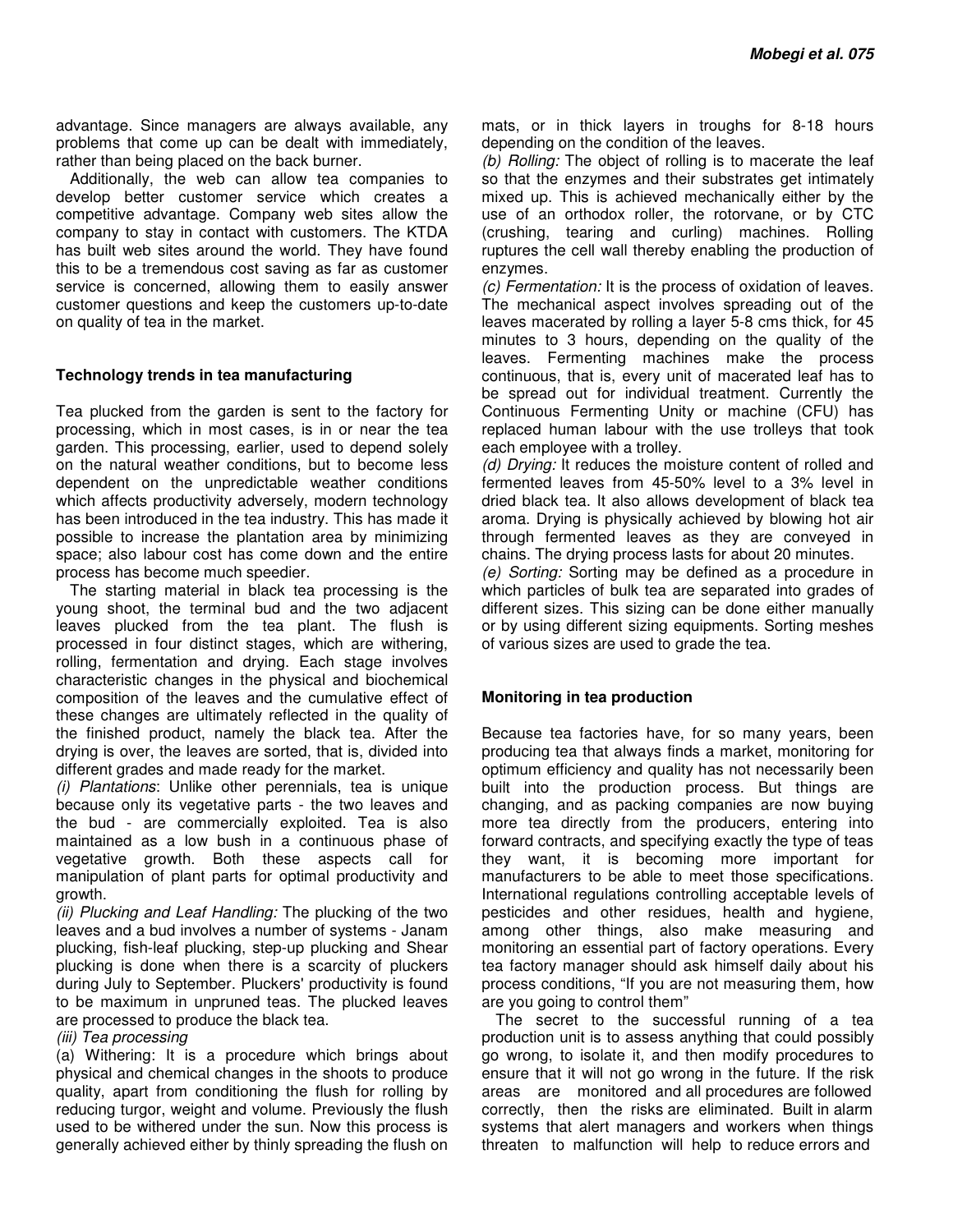## risks are eliminated.

(i) Monitoring in the fields: The two aspects of monitoring needed for the growing crop are of the local climate and attacks by pests. Tea yield and quality are very dependent on the weather, so the first stage of monitoring is the regular collection of data about climatic conditions. Every tea estate should have efficient equipment to measure temperature, humidity and rainfall, and should collect such information as part of the efficient running of the estate. Monitoring methods can range from visual reading to collection of weather records by satellite link. With modern technological methods of weather recording, and routine collection of data, it is often possible to predict such factors as the onset of insect infestation and changes in crop yield, which can be directly influenced by weather patterns. Methods such as plucking rounds, irrigation, fertilizer rates and applications of relevant pesticides can then be adapted to suit the prevailing conditions on a day-to-day basis.

The crop should be regularly monitored for attacks by pests. This is usually done through careful observation by the naked eye, and information should be shared with neighboring estates in order to avoid the rapid spread of infestations over a wider area.

(ii) Monitoring the plucking and transporting of leaf: As soon as the green leaf has been plucked, things can very easily start to go wrong unless temperature is carefully monitored and controlled.

First of all, tea should be processed as soon as possible after plucking, so the fresh leaf must reach the factory in as short a time as possible. Two hours is the recommended; three hours is the absolute limit. During transportation the leaf must also be kept cool or it will start to ferment (oxidize), producing tea with an unpleasant, stewy flavor. Simply throwing the sacks of tea into the back of a lorry in very hot conditions will create these kinds of problems. A better method is used by KTDA factories: they hang the bags of leaf on Lorries with racks. This allows air to circulate freely around the sacks and helps to keep the leaf cool. Some also use plastic stacking baskets to stop the leaves being crushed and becoming overheated. It is much cheaper and more efficient to make sure that leaf is handled correctly than to introduce expensive refrigerated Lorries. The leaf should be transported in sensible containers and the monitoring of the temperature of the leaf inside the sacks or baskets is essential.

If leaf temperature goes above 43ºC, the cell walls begin to break down, release enzymes and the catechins in the leaf begin to oxidize. What plantation workers often do not appreciate is the fact that when leaf is picked in a field where the ambient temperature is 40ºC and is loaded into a sack where the ambient temperature is also 40ºC, the temperature of the leaves nearest the outside of the sack will drop down to 28º, 29º, or 30º, as water is evaporated from the leaf. But the water stops evaporating in the middle of the sack where

the leaf is packed more tightly and no air is circulating, and here the temperature can rise to as high as 50ºC due to the heat of respiration.

To avoid such high temperatures, leaf should be packed loosely and air must be allowed to circulate freely. Packing can be controlled by monitoring the weight of each container and the heat inside the containers is easily monitored by inserting a thermometer probe into the sacks. Use of portable data loggers ensures that factory management has a permanent record of green leaf transport conditions.

(iii) Monitoring during withering: Withering is normally a 16-20 hour process carried out under ambient conditions which can often fluctuate. It involves two processes. The first is the biochemical process during which the starch in the leaf is converted to sugar, and some of the proteins in the leaf turn to amino acids. The withering process prepares the juices in the leaf for the manufacture of tea. If leaf is taken directly from the field and processed without withering, the resulting liquor will have a harsh, grassy, and unpleasant flavor. This biochemical wither takes an absolute minimum of 12 hours and cannot be speeded up without losing qualitybut it can be extended to 24 hours by cooling the leaf. As yet, there is no on-line test to monitor the optimum biochemical wither, but tea scientists are working on it.

The second part of the process is the physical wither during which water is removed from the leaf, in order to reduce the moisture content from 80% to 68%. This part of the process can be accelerated by blowing dry air through the leaf and by applying heat. To ensure best quality, there should at least be some checking of the temperature of the air the leaf is receiving. An air temperature of a steady 25-30°C is ideal, but if it goes above 35°C the leaf may become overheated and quality will fall off very rapidly. A temperature of 40°C is definitely damaging. Alarm bells therefore need to sound-perhaps when air temperatures reach 33°-35°Cwarning staff to turn down the heat.

Measuring of how much moisture has been lost from the withering leaf is traditionally carried out by examining and squeezing a handful of leaves. Checks are also run by weighing a bag of leaf into the withering trough and then taking the leaf bag out at intervals and weighing it again to see how much moisture has been evaporated during that time. The first of these monitoring methods depends on the skill and experience of the individual worker. In a factory of 50 troughs, the second method is laborious.

With orthodox leaf, the target moisture content after withering is between 50% and 75% moisture, depending on the type of manufacture. Assams are traditionally soft withered (65-75% moisture) and Ceylons are hard withered (50-60% moisture). In CTC leaf, withering of between 68% and 70% is usual. Variations in the moisture content of leaf after the withering process are, however, often greater than variations in the moisture content of fresh leaf coming into the factory from the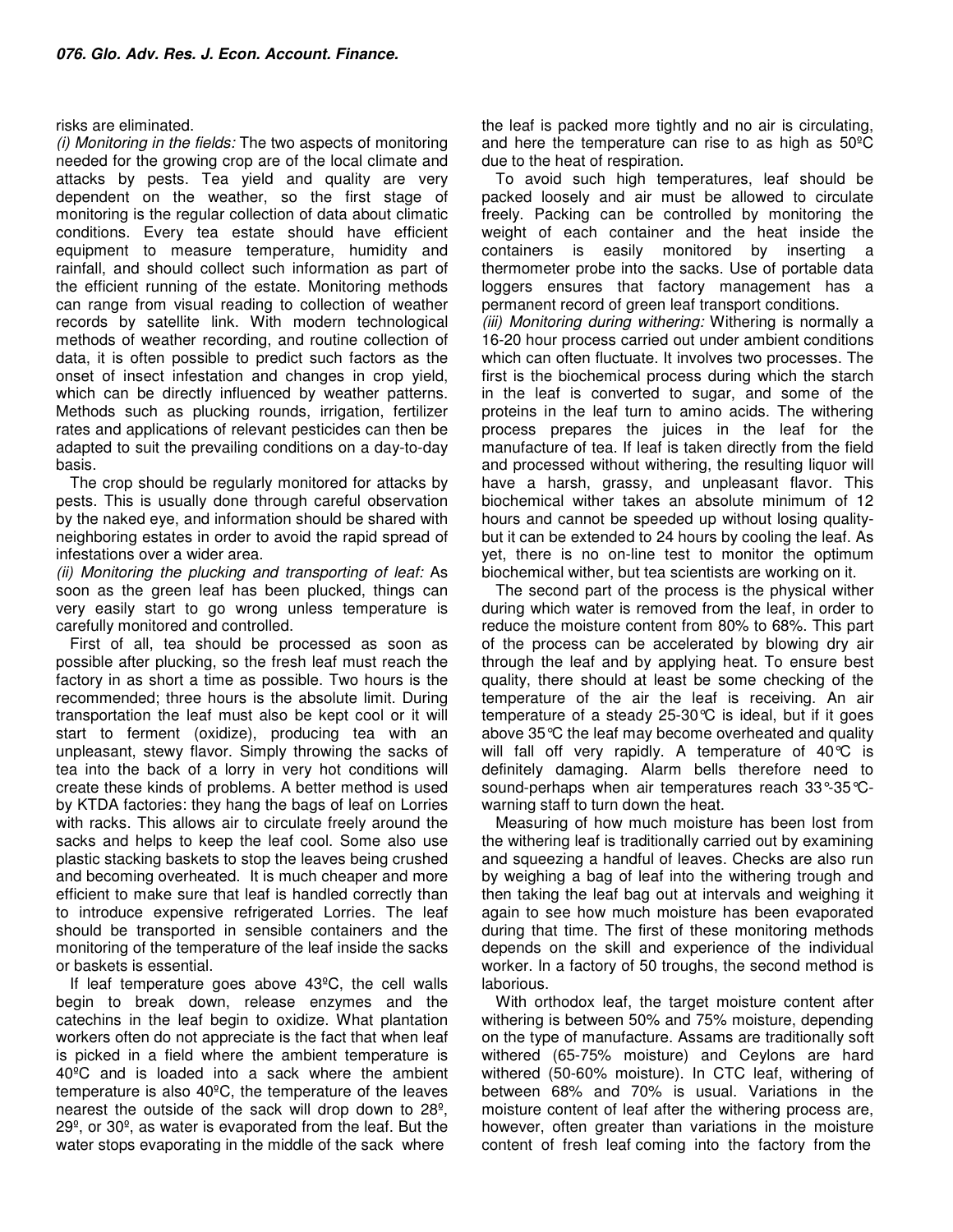fields. This means that the withering process often widens the standard deviation of moisture content, instead of reducing it, in the withered leaf. This quite common problem can be expensive and complicated to solve. The best way to tackle it is to install Near Infra Red (NIR) moisture measurement. NIR equipment shines a light on the leaf and measures the amount of interference caused by water in the reflected light. Measurements are taken 10 times every second by a sensor head as the tea moves along on a conveyor belt. This is the only known way of accurately measuring moisture content instantaneously and on-line. Its use is standard in other related industries (tobacco, coffee, flour milling and food products).

NIR is expensive but can also reduce production costs at the later drying stage. Dryers work best when run under constant conditions. If the tea to be dried enters the dryer at a fixed rate with a fixed moisture content, the dryer will work more efficiently. As the moisture content varies, the dryer conditions also have to be varied to suit the tea, or factory managers have to accept that some tea will not be dried enough and other tea will be dried too much. The former compromise increases fuel costs and both compromises reduce tea quality. NIR moisture monitoring allows dryer feed rate to be varied automatically to ensure a constant load of water into the dryer. One liter of oil is required for every two kilograms of tea dried, and running the dryer at a constant setting optimizes evaporation, saves fuel, reduces costs and improves quality. These kinds of savings and improvements are particularly relevant to larger factories where up to four or five million kilos of tea are being dried annually.

(iv) Monitoring during cutting: Leaf maceration by cutting is swift and little monitoring is needed during the cutting process, but checks on increases in temperature in the Rotorvane and the CTC machines will give the factory manager an indication as to how efficiently his machinery is working. If the temperature rises too high, it is an indication that the nip is too tight. If there is no steady increase in temperature from one machine to the next, then one nip is insufficiently closed. In the ideal factory, this background information should be consistently monitored and logged. The actual temperature does not need to be checked all the time, but staff does need to be quickly aware if it is too low or too high.

The size of CTC cut or degree of maceration will usually be checked by eye, but monitoring the efficient use of machinery will help to ensure that costs are kept down and machinery is well maintained. The electric current drawn, the sounds the machine makes while operating, the vibrations, and the smells of the process, all add to the overall picture of how the factory is running and operators should be constantly aware of them.

(v) Monitoring during oxidation: More can go wrong during the natural oxidation (fermentation) stage of processing than in any other part of tea manufacture.

This is because oxidation involves a very sensitive, exothermic reaction that produces heat and which can easily get out of hand and go too fast. Monitoring the time and temperature of fermentation is therefore crucial.

The modern method of temperature control is to blow cool moist air through the dhool (macerated or rolled withered leaf). Temperature, humidity and airflow all therefore need to be monitored.

The duration of oxidation at a given temperature determines the rate of change of green catechins to theaflavins and the amounts of theaflavins that are converted to thearubigins. Thus time determines the final briskness, strength, thickness and the flavor of the liquor. So, timing also needs to be monitored.

Given that during oxidation, cool air is blown from bottom to top, the dhool at the bottom of the layer is cooler than that at the top. Ideally, the dhool should be forked over at regular intervals to prevent the lower layer remaining under-fermented and the upper layer from over-fermenting. This can happen even more easily if the layer of dhool is too thick. It is possible to install continuous monitoring to check the temperature at different depths to see what the differential is. Too great a difference indicates either that the air is not moving fast enough through the dhool or that the air temperature is too high. The best thermometers to use for this 3-level temperature checking are stainless steel probes or electronic thermometers that are inserted into the dhool at appropriate depths on the oxidation bed.

On a continuous fermenter, which generally turns the tea throughout the process, it is important to monitor the inlet air temperature, the inlet air humidity, the temperature of the surrounding air, and the temperature of the dhool.

The length of time that the fermenter is set up for varies according to conditions and often needs resetting to suit the optimum oxidation time for the leaf on any particular day or hour. This varies according to the raw material, the time of withering and the oxidation temperature. The only way that the factory manager can know the optimum fermentation time is to run his process line with the fermenter set at a particular time and save a sample of black tea from the dryer, then to repeat that process three more times at a range of fermentation times, until the optimum time of oxidation has been decided by liquoring and tasting the four samples. The problem with this method is that it takes four hours to run the test and, during that time, the temperature, humidity and general conditions in the oxidation room can change, often negating the purpose of the test. And yet, a factory can be losing between 5 and 7 US ¢/kg of tea by being 10 minutes wrong with the fermenter setting.

To save time and to accurately find out the optimum setting for the fermenter, it is recommended to use the Tea craft Op-Tea-Mizer. This unique piece of QC equipment allows the factory to take samples from four timed points on the fermenter and to dry the tea under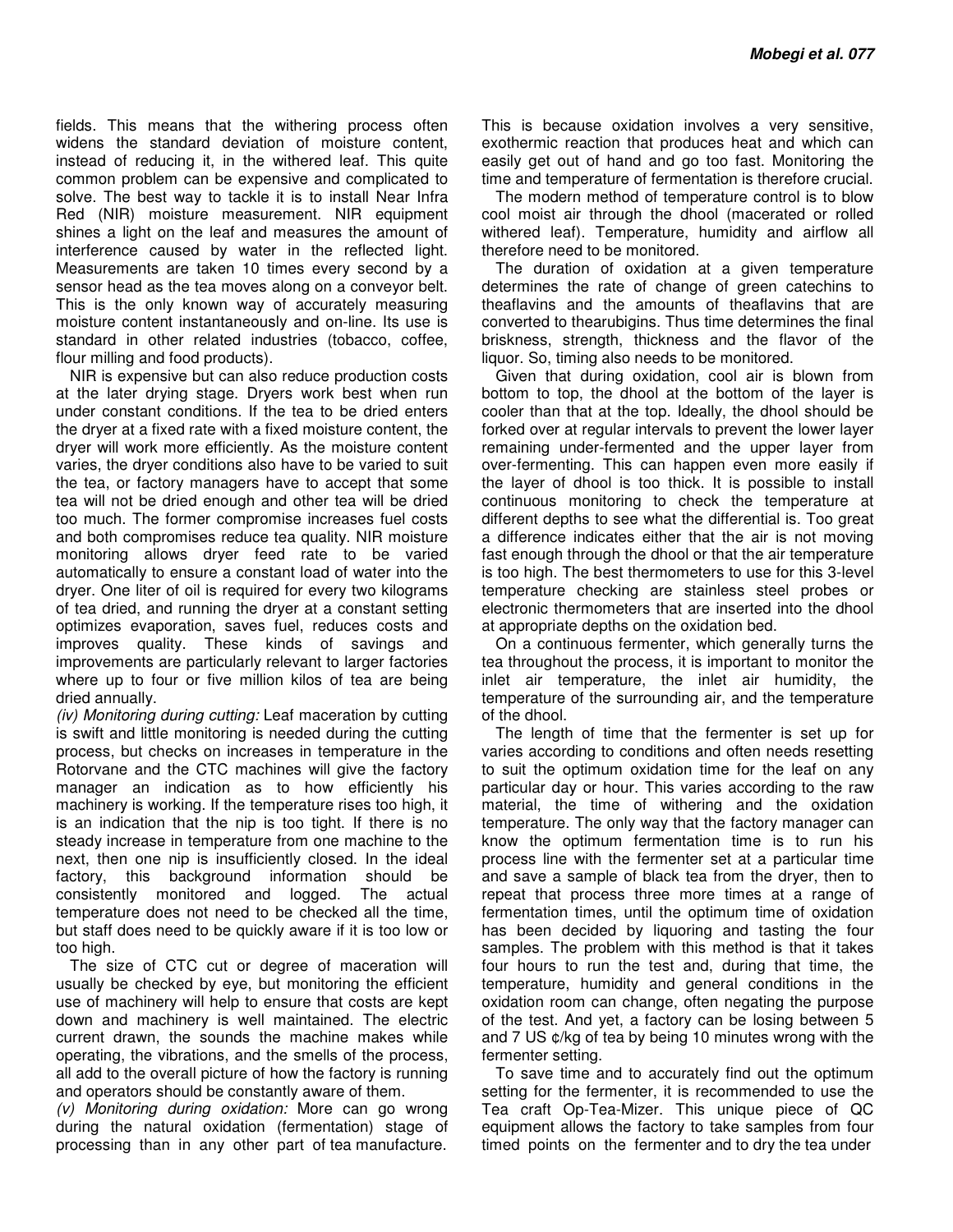similar conditions in 20 minutes instead of the normal four hours mentioned above. The fermenter can then is set to its optimum time and ensure that the factory produces the best tea possible from any given line of dhool.

(vi) Monitoring during drying: Most tea driers have some kind of system for indicating temperatures, but they are often inaccurate-sometimes by as much as 10° Cbecause they are old or they were wrongly calibrated in the first place. Temperature variations of only 3°-4° can mean the difference between good and spoiled tea. Thermometers need to be absolutely accurate and they need to be in the right position in the drier to be of any use. If an accurate thermometer is in the wrong place in the drier, or is the wrong length, it is of no use at all.

Two aspects of airflow need to be checked-both the volume going into the drier and the air pressure inside the drier. Because in a fluid bed drier the air passes through the bedplate at high resistance, it goes through the holes into the chamber very quickly to fluidize the tea particles. As water is lost from each tea particle, its temperature increases proportionally and so, by measuring and comparing the temperature of the inlet air and the temperature of the exhaust air, it is possible to monitor the moisture content of the tea accurately within the drier.

Most modern fluid bed driers have built-in temperature recorders but, again, these are only any good if they are accurate. It is necessary to check and recalibrate thermometers to be absolutely sure that readings are accurate and to use a reliable platinum resistance thermometer as the factory standard.

In some driers, there can be a  $+/-$  3% deviation in moisture content of the made tea. Final monitoring needs to be carried out as the dried tea exits the dryer in order to again check the moisture content. Ideally, NIR equipment should be used here for purposes of accuracy. Alternatively, tea samples need to be taken every 10-20 minutes to check the moisture content using a reliable moisture meter such as the Teacraft Thermoray. It is also advisable to check the moisture meter regularly for accuracy: ISO standards exist for this.

(vii) Monitoring grading: In the tea factory, checks on grading are traditionally done by eye. The grading machines (sifters) are set up with standard meshes which must not have any faults or large holes in, and a more exact way to check that the meshes are doing their job of separating the leaf into particles of regular sizes is to use particle size analysis. This passes a set amount of tea through the sieves in a set time to check that the grading profile is the same each day or each week. The grade profile is measured using a set of certified sieves and a laboratory sieve shaker to test that the size range of particles going into a grade is always the same. If it is not, then the settings and meshes of the factory sifters must be adjusted slightly.

The amount of emphasis put on grading depends very

much on what packers and blenders are demanding from their suppliers. It is especially important for teabag manufacturers. If the density of a given tea is incorrect, it can affect the amount that goes into the tea bags and may mean that expensive adjustments have to be made to packing machinery.

To help with this problem, modern factories use tapped density volume meters to make sure that after grading, a given volume of tea has a certain weight. The old-fashioned way to check this is to use a measuring cylinder that is filled with tea, and then bang on a hard surface to see how the level of tea settles. However, there are too many variables for this method to efficiently measure density and it does not meet international standards, thus an automatic tapped density volumeter is recommended for consistent monitoring.

(viii) Monitoring the moisture content in made tea: Once the made tea has been packed it is possible that it will absorb quality-destroying moisture during transportation and storage. Paper sacks, with their four layers of paper, foil and polythene, are a vast improvement on tea chests, but if sacks are not made to internationally acceptable standards, are not properly sealed at the valve or are ruptured in any way, the tea will not be totally protected from taints and moisture.

When sacks of tea arrive in the factory where they are to be blended, it is important to check the moisture content so that tea with a higher level of moisture content is used before tea with a lower level of moisture. Monitoring bulk moisture content can be carried out by plunging a probe moisture meter into the sacks or tea chests.

## **Future execution**

Tea companies may feel that all the tea they make will find a market and that they therefore do not have to worry very much about monitoring the various stages of the manufacturing process. But monitoring can help them to save money by making efficient use of machinery and equipment, and by improving and standardizing quality they will attain better prices in the marketplace.

The amount of monitoring needed varies from one factory to another and monitoring must be appropriate to the particular situation. Many factories would benefit from the use of simple equipment to run simple checks. But the most important aspects of manufacture that every factory should be concerned with are the monitoring of temperature, humidity, airflow, moisture content and density in the packing room.

One of the most useful pieces of equipment that can help tea manufacturers improve quality and reduce costs is the unique award-winning Teacraft ECM System for Miniature Manufacturing of Black Tea. This mini-scale tea factory can precisely simulate any process conditions and is being used by tea research institutes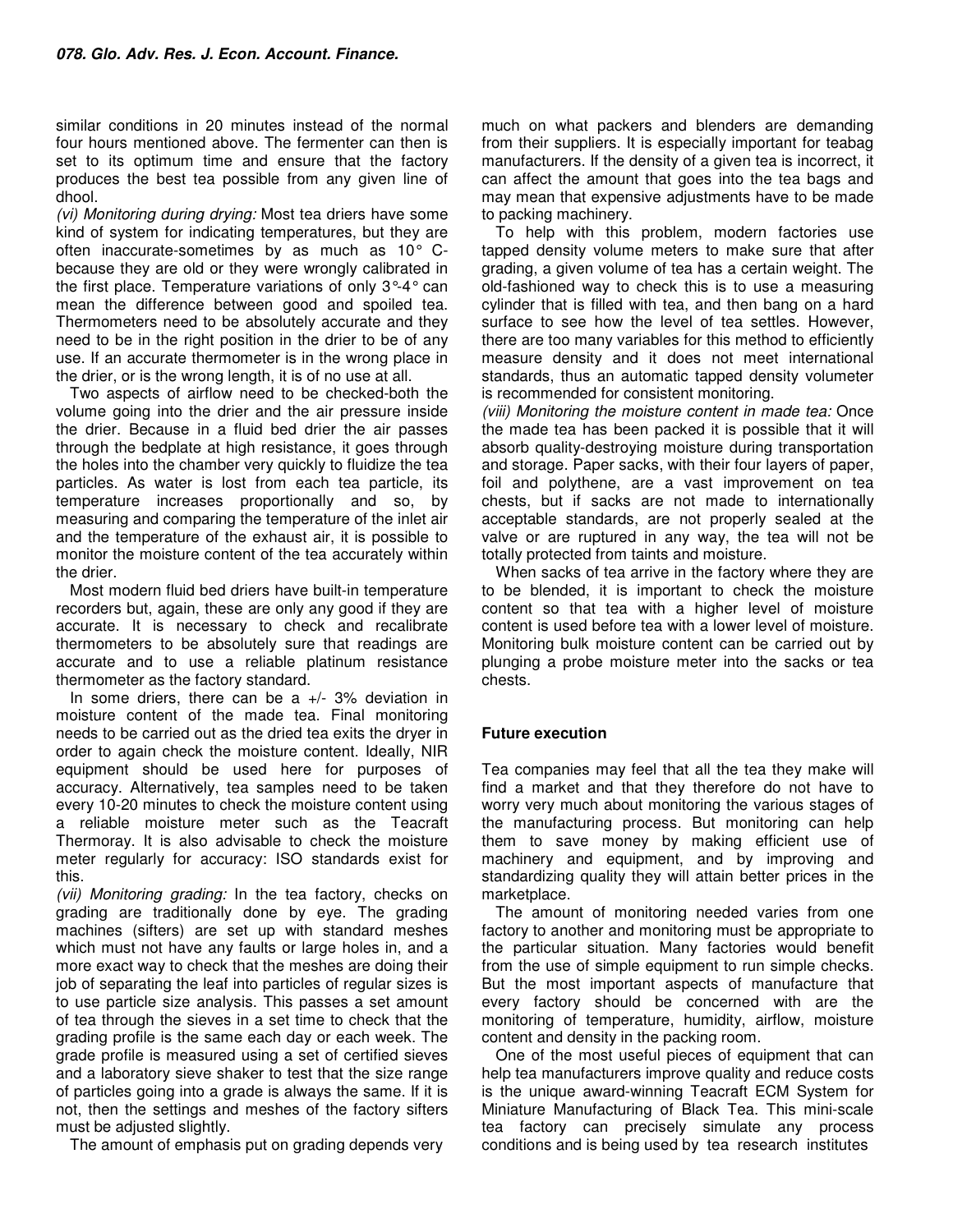and forward-looking tea producers throughout the world. It can be set up to show how tea quality varies according to process conditions and helps the factory manager to set conditions that are ideal for the quality he is trying to achieve. Samples of teas made under a range of different process conditions can be sent to brokers who can immediately put a value on the tea and therefore tell the manufacturer how much he would make or save on the production of that tea in the factory situation.

Nigel Melican knows tea from nursery through field and factory to value added packing. He claims to have processed tea on every continent except Antarctica. After 27 years with Unilever Research, he set up Teacraft Ltd. in 1990 to provide advice and supply technology to the tea industry worldwide. Teacraft is based in England but the company works wherever tea grows.

## **Tea production in Kenya**

Tea is a major cash crop that is grown in Kenya. Tea is ranked as third major Forex earner, in Kenya behind Tourism and Horticulture. Most tea produced in Kenya is Black Tea. However green tea, yellow tea and white tea are produced on order by major tea producer.

Tea was discovered more than 5000 years ago, by an emperor Shen Nung in China. Tea was first introduced in Kenya in 1903 by GWL and was planted in present day Limuru. However commercialization of the tea started in 1924 and since then, Kenya can boast itself as major producer of black tea. Kenya is one of the world's top producers and exporters of tea, currently Kenya is ranked 3rd behind china and India. Kenyan tea is also one of the top foreign exchange earners, alongside tourism, horticulture and Kenyan coffee. The task of managing the small scale holder lies with KTDA. Currently KTDA has 62 tea factories serving over 500,000 small scale farmers cultivating over 100,000ha. Of all tea produced in Kenya KTDA produce over 60% while the rest is produced by the large scale producer.

(i) Labour: In most ares of tea growing region, labour is usually manual. However in tea plucking machine are currently being in use by multinationals. Workers who pick and pack tea on plantations in developing countries can face harsh working conditions and can earn below the living wage.

(ii) Cultivation: Kenya's Tea growing regions endowed with ideal climate; Tropical, volcanic red soils; well distributed rainfall ranging between 1200 mm to 1400mm per annum; long sunny days are some of the climatic features of the Tea growing regions. Tea is planted in an area of over 157,720 hectares, with production of about 345,817 metric tonnes of made Tea. Over 325,533 metric tonnes exported. Vegetative propagation of high-yielding, well-adapted clones. Over 49 varieties so far developed by the Tea Research Foundation of Kenya (TRFK). No chemicals used.

Fertilizers are regularly added to replenish soil nutrients. (iii) Processing: Distinct, high quality Teas made from the upper two leaves and a bud. Young shoots plucked in regular cycles ranging from seven to 14 days. Tea manufactured using Cut, Tear and Curl (CTC) method to ensure maximum cuppage per unit weight. Good agronomical and manufacturing practices, making Kenya the leading producer of the best black tea in the world. Teas with medium to very fine qualities, the attributes that make Kenya Tea the most sought after beverage in the world.

(iv) Product: When processing the tea it is graded in to different grades. The major grades are;

BP1 - Broken Pekoe 1 forms about 12-14% of the total production. It has the largest size. The liquors are a bit light in body but with encouraging flavouring characteristics.

PF1 - Pekoe Fanning 1. This is about 58-60% and forms the bulk of the production. It's made up of black grainy particles slightly smaller in size than the BP1 grade.

Dust1 - This is made up of the smallest particles and form about 4- 6% of the total production.

PD -Pekoe Dust. It forms 10-12% of the production, often black and finer than the PF1 often with thick liquors and aroma.

Fngs1 - The mixture has traces of black tea and large amount of smallish cut fibres often sifted out of the primary grades. F1 forms about 3-4% of the production and quite useful in tea bags due to its quick brewing, strong flavour and good colour.

Dust - Made up of tiny bits of broken leaf often used to brew strong tea quickly and popular for the tea bags

(v) International Prices: Inside the auction house, where etiquette is strict, with ties required for brokers and collared shirts for buyers.Tea is sold through public auction in Mombasa. The bidding is automated and all bids are made in USC. The prices of teas depend on grades where tea prices for factories and countries range between USC200 to USC400. The average price is USC300.

(vi) Institution and Research: Tea in Kenya is controlled by different institute and government bodies. They are; Ministry of Agricuture - bear responsibility to the government Tea Board of Kenya - to manage tea industry in Kenya on behalf of the Government; Kenya Tea Development Agency(KTDA) - To manage small scale trades East Africa (EATTA) - to facilitate tea trade in East Africa and southern Africa. Tea Research Foundation of Kenya(TRFK)- to facilitate tea research in Kenya.

In 2011 the TBK and Egerton University entered into a partnership in order to strengthen tea industry in Kenya. They drafted a curriculum, that will offer Undergraduate, Post Graduate Certificate and Diploma Tea production and Marketing and Tea Processing Technology and Management.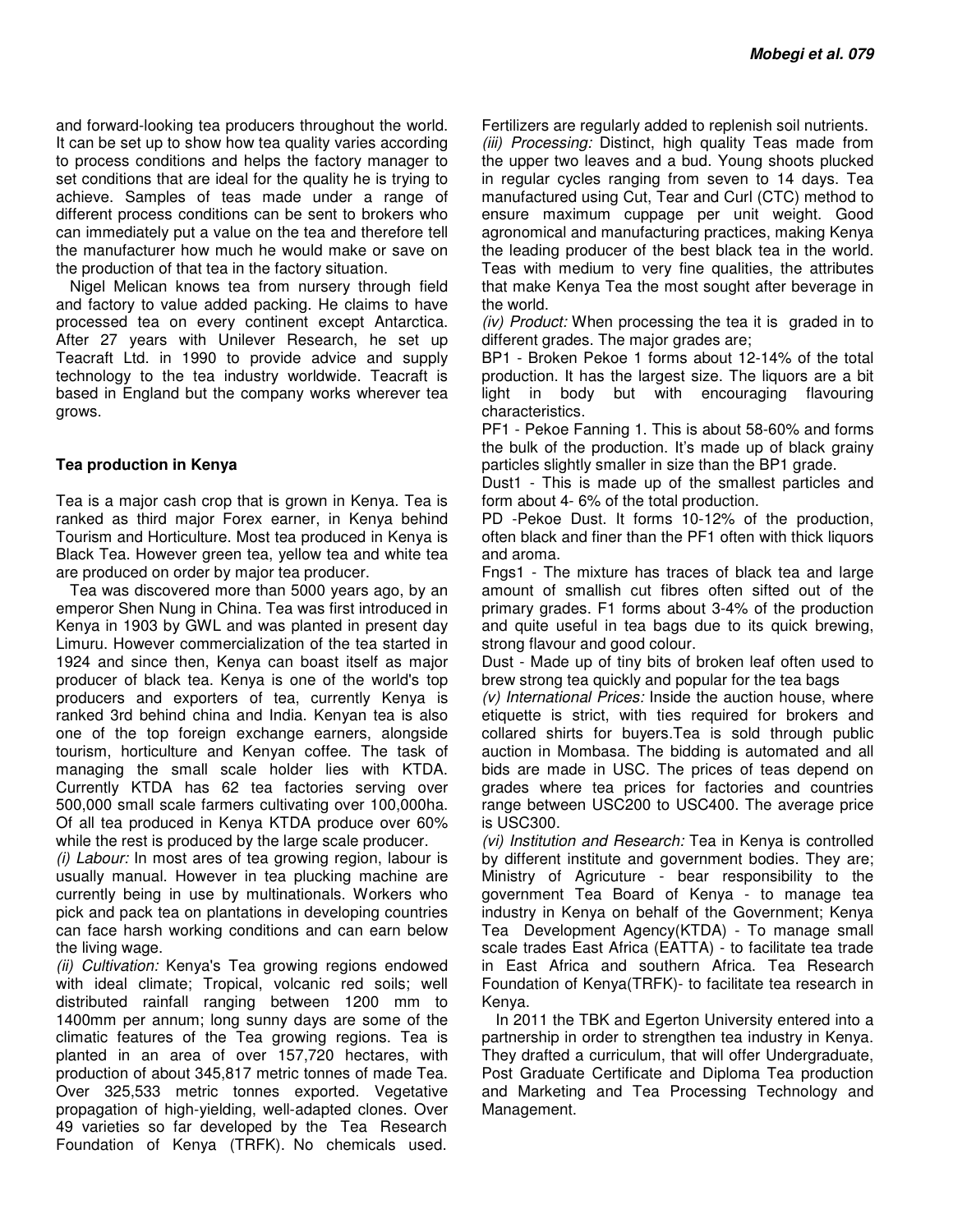## **Effect of technology in tea production on costs**

When technology advances so does the production of units increase which causes the average variable cost, which is the costs that vary with the quantity produced, to decrease. Also as the production increases, the fixed cost is spread over more units, causing the average fixed cost to also decrease. The decreasing average variable cost is reflected by advancement on technology such as machinery and computer technology. With the advancement get better grades of technology today the decreasing variable cost is also reflected by the labor by now machinery is replacing workers and or jobs. An example is the automotive industry twenty years ago was constructing automotives with workers and today is constructing automotives with robots. By buying new technology and hiring fewer workers a small firm will receive more production of units on average. The amount of work and time required per unit of the output decreases, which decreases the average variable cost.

The average total cost, which is the total of the average fixed cost and the average variable cost, will also decrease by when the output increases by the new technology and spreading the fixed cost. By advancement of technology for small quantities of output, the average variable cost decreases as output increase, because of the new technology increased its production with more output with less time and human labor; spreading the fixed cost of a small amount of output by one.

## **Consumption of tea in relation to culture and attitudes**

Tea plant (Camellia sinensis) from kohler's medicinal plants ; Tea is an aromatic beverage commonly prepared by pouring boiling hot water over cured leaves of the Camellia sinensis plant. The term also refers to the plant itself. After water, tea is the most widely consumed beverage in the world. It has a cooling, slightly bitter, astringent flavour which many people enjoy.

Consumption of tea (especially green) is beneficial to health and longevity given its antioxidant, flavanol, flavonoid, polyphenols, and catechins, content. Tea catechins have known anti-inflammatory and neuroprotective activities, help to regulate food intake, and have an affinity for cannabinoid receptors, which may suppress pain and nausea, and provide calming effects. Consumption of green tea is associated with a lower risk of diseases that cause functional disability, such as "stroke, cognitive impairment, and osteoporosis" in the elderly.

Tea contains l-theanine, and its consumption is strongly associated with a calm but alert and focused, relatively productive (alpha wave dominant), mental state in humans. This mental state is also common to

meditative practice. The phrase herbal tea usually refers to infusions of fruit or herbs made without the tea plant, such as rosehip tea or chamomile tea. Alternative phrases for this are tisane or herbal infusion, both bearing an implied contrast with "tea" as it is construed here.

Two principal varieties are used: the China plant (C. s. sinensis), used for most Chinese, Formosan and Japanese teas (but not Pu-erh); and the clonal Assam tea plant (C. s. assamica), used in most Indian and other teas (but not Darjeeling). Within these botanical varieties, there are many strains and modern Indian clonal varieties. Leaf size is the chief criterion for the classification of tea plants,[18] with three primary classifications being: Assam type, characterized by the largest leaves; China type, characterized by the smallest leaves; and Cambod, characterized by leaves of intermediate size.

Teas can generally be divided into categories based on how they are processed. There are at least six different types of tea: white, yellow, green, oolong (or wulong), black (called red tea in China), and postfermented tea (or black tea for the Chinese) of which the most commonly found on the market are white, green, oolong , and black. Some varieties, such as traditional oolong tea and Pu-erh tea, a post-fermented tea, can be used medicinally.

After picking, the leaves of C. sinensis soon begin to wilt and oxidize, unless they are immediately dried. The leaves turn progressively darker as their chlorophyll breaks down and tannins are released. This enzymatic oxidation process, known as fermentation in the tea industry, is caused by the plant's intracellular enzymes and causes the tea to darken. In tea processing, the darkening is stopped at a predetermined stage by heating, which deactivates the enzymes responsible. In the production of black teas, the halting of oxidization by heating is carried out simultaneously with drying.

Without careful moisture and temperature control during manufacture and packaging, the tea may become unfit for consumption, due to the growth of undesired molds and bacteria. At minimum, it may alter the taste and make it undesirable.

Numerous recent epidemiological studies have been conducted to investigate the effects of green tea consumption on the incidence of human cancers. These studies suggest significant protective effects of green tea against oral, pharyngeal, esophageal, prostate, digestive, urinary tract, pancreatic, bladder, skin, lung, colon, breast, and liver cancers, and lower risk for cancer metastasis and recurrence. Possibly most noteworthy are human intervention studies that find consumption of green tea cuts the risk of ovarian and endometrial cancers, and advanced prostate cancer by 50%. Cholesterol and blood sugar levels are lowered significantly by drinking green tea. Drinking green tea is negatively associated with diabetes, possibly due to moderated oxidative stress on fats, which may reduce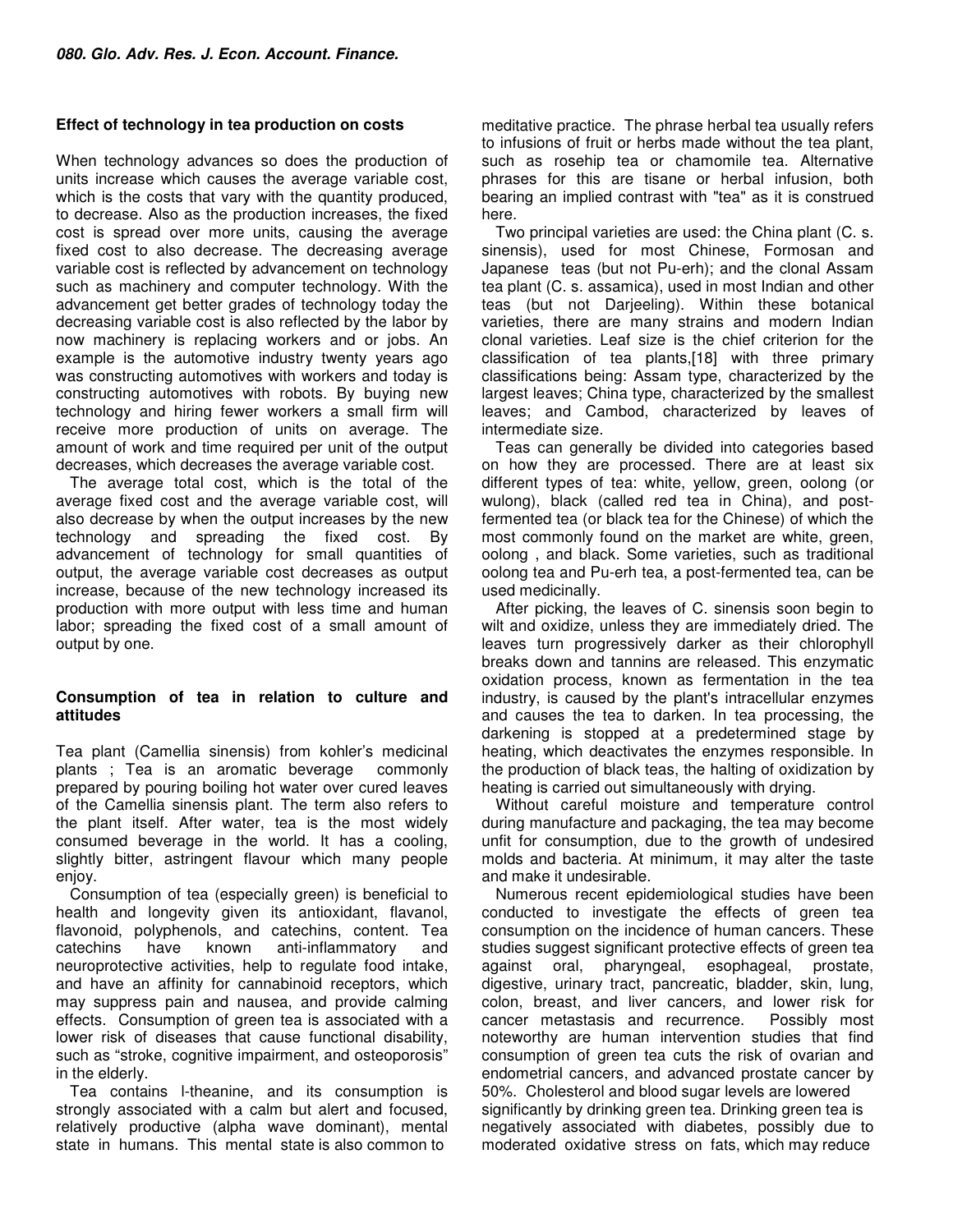#### insulin resistance.

Consumption of green tea is associated with a lower risk of diseases that cause functional disability, such as "stroke, cognitive impairment, and osteoporosis" in the elderly. Specific to mental function, researchers in 2010 found people who consumed tea had significantly less cognitive decline than tea nondrinkers. The study used data on more than 4,800 men and women aged 65 and older to examine change in cognitive function over time. Study participants were followed for up to 14 years for naturally occurring cognitive decline.

L-theanine in tea may reduce stress by inducing a calm but alert, focused, and relatively productive (alpha wave dominant) mental state in humans. This mental state is also common to meditative practice. However, a 2012 Scottish based study indicated that men who drink more than seven cups of black tea a day could increase their risk of prostate cancer.

While tea is the second most consumed beverage on Earth after water, in many cultures it is also consumed at elevated social events, such as afternoon tea and the tea party. Tea ceremonies have arisen in different cultures, such as the Chinese and Japanese tea ceremony, each of which employs traditional techniques and ritualized protocol of brewing and serving tea for enjoyment in a refined setting. One form of Chinese tea ceremony is the tea ceremony, which typically uses small clay teapots and oolong tea.

In the United Kingdom, especially England, it is consumed daily and often by a majority of people across the country, and indeed is perceived as one of Britain's cultural beverages. In British homes, it is customary good manners for a host to offer tea to guests soon after their arrival. The British prefer black tea, usually from a tea bag, served in mugs with milk and perhaps sugar. Tea is generally consumed at home; outside the home in cafés. Afternoon tea with cakes on fine porcelain is a cultural stereotype, sometimes available in quaint teahouses. In southwest England, many cafes serve a 'cream tea', consisting of scones, clotted cream, and jam alongside a pot of tea. Throughout England, and Scotland, 'tea' may also refer to the evening meal.

In Burma (Myanmar), tea is consumed not only as hot drinks, but also as sweet tea and green tea known locally as laphet-yay and laphet-yay-gyan, respectively. Pickled tea leaves, known locally as laphet, are also a national delicacy. Pickled tea is usually eaten with roasted sesame seeds, crispy fried beans, roasted peanuts and fried garlic chips.

The traditional method of making a cup of tea is to place loose tea leaves, either directly or in a tea infuser, into a tea pot or teacup and pour freshly boiled water over the leaves. After a few minutes, the leaves are usually removed again, either by removing the infuser, or by straining the tea while serving.

Most green teas should be allowed to steep for about two or three minutes, although some types of tea require as much as ten minutes, and others as little as 30

seconds. The strength of the tea should be varied by changing the amount of tea leaves used, not by changing the steeping time. The amount of tea to be used per amount of water differs from tea to tea, but one basic recipe may be one slightly heaped teaspoon of tea (about 5 ml) for each teacup of water (200–240 ml) (7–8 oz) prepared as above. Stronger teas, such as Assam, to be drunk with milk, are often prepared with more leaves, and more delicate high-grown teas such as a Darjeeling are prepared with somewhat fewer (as the stronger mid-flavors can overwhelm the champagne notes). Some tea sorts are often brewed several times using the same leaves. Historically in China, tea is divided into a number of infusions. The first infusion is immediately poured out to wash the tea, and then the second and further infusions are drunk. The third through fifth are nearly always considered the best infusions of tea, although different teas open up differently and may require more infusions of hot water to produce the best flavor.

One way to taste a tea, throughout its entire process, is to add hot water to a cup containing the leaves and after about 30 seconds to taste it. As the tea leaves unfold (known as "The Agony of the Leaves"), they give up various parts of themselves to the water and thus the taste evolves. Continuing this from the very first flavours to the time beyond which the tea is quite stewed will allow an appreciation of the tea throughout its entire length.

In the West, water for black tea is usually added near the boiling point of water, at around 99°C (210°F). Many of the active substances in black tea do not develop at temperatures lower than 90 °C (194 °F).[citation needed] Lower temperatures are used for some more delicate teas. The temperature will have as large an effect on the final flavor as the type of tea used. The most common fault when making black tea is to use water at too low a temperature. Since boiling point drops with increasing altitude, it is difficult to brew black tea properly in mountainous areas. It is also recommended that the teapot be warmed before preparing tea, easily done by adding a small amount of boiling water to the pot, swirling briefly, and then discarding it. In the West, black teas are usually brewed for about four minutes and are usually not allowed to steep for less than 30 seconds or more than about five minutes (a process known as brewing or mashing in Britain). In many regions of the world, however, boiling water is used and the tea is often stewed. For example in India, black tea is often boiled for fifteen minutes or longer as a strong brew is preferred for making Masala chai. When the tea has brewed long enough to suit the tastes of the drinker, it should be strained while serving. The popular varieties of black (red) tea include Assam tea, Nepal tea, Darjeeling tea, Nilgiri tea, Turkish tea and Ceylon tea.

Water for green tea, according to regions of the world that prefer mild tea, should be around 80 to 85 °C (176 to 185 °F); the higher the quality of the leaves, the lower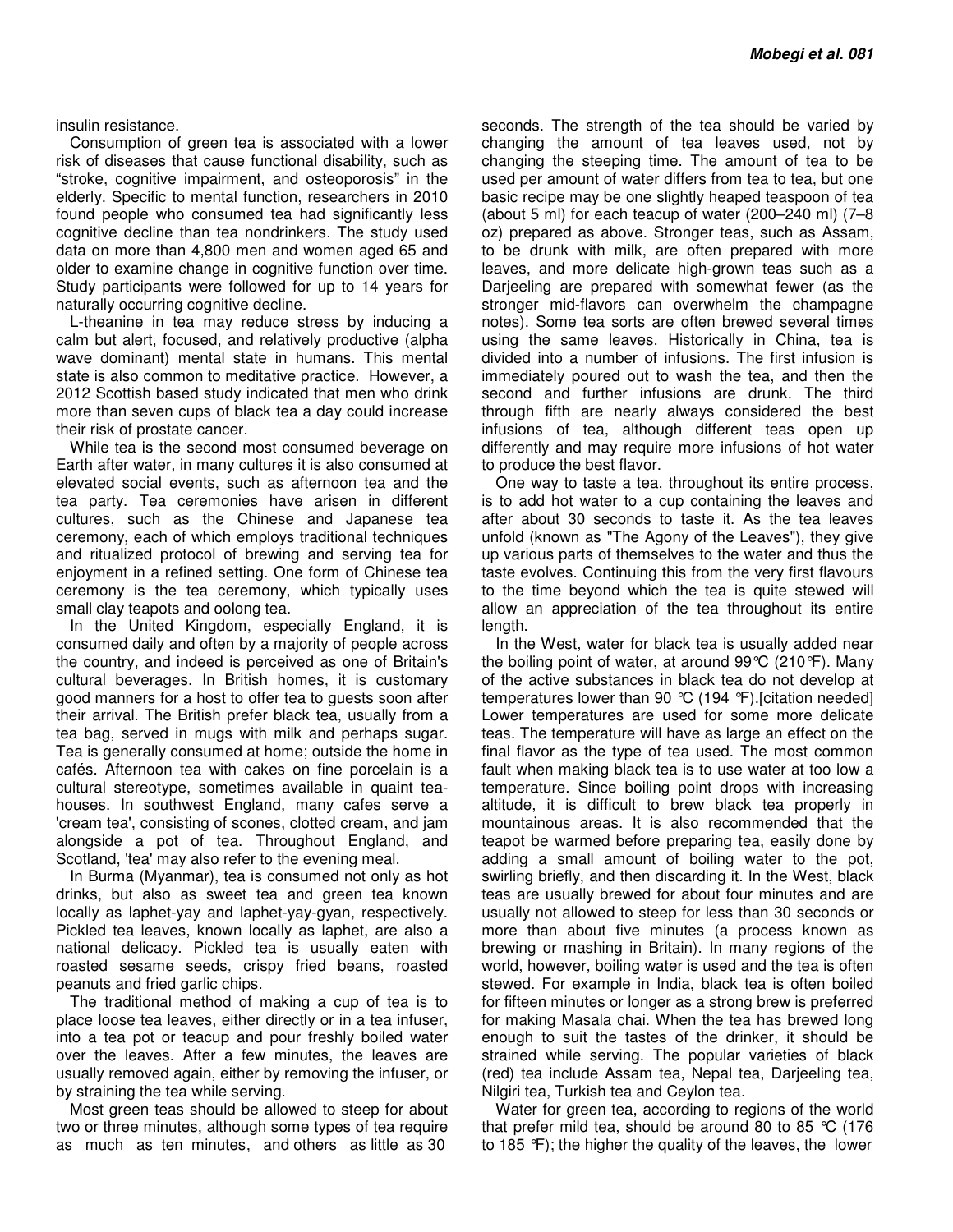the temperature. Hotter water will produce a bitter taste. However, this is the method used in many regions of the world, such as North Africa or Central Asia, where bitter tea is appreciated. For example, in Morocco, green tea is steeped in boiling water for 15 minutes. In the West and Far East, a milder tea is appreciated. The container in which the tea is steeped, the mug or teapot, is often warmed beforehand so the tea does not immediately cool down. High-quality green and white teas can have new water added as many as five or more times, depending on variety, at increasingly higher temperatures.

Oolong teas should be brewed around 90 to 100 °C (194 to 212 °F), and again the brewing vessel should be warmed before pouring in the water. Purple clay teapots are the traditional brewing-vessel for oolong tea. For best results, use spring water, as the minerals in spring water tend to bring out more flavor in the tea. High quality oolong can be brewed multiple times from the same leaves, and unlike green tea, it improves with reuse. It is common to brew the same leaves three to five times, the third steeping usually being the best.

Some teas, especially green teas and delicate oolong teas are steeped for shorter periods, sometimes less than 30 seconds. Using a tea strainer separates the leaves from the water at the end of the brewing time if a tea bag is not being used. However, the black Darjeeling tea, a premium Indian tea, needs a longer than average steeping time. Elevation and time of harvest offer varying taste profiles; proper storage and water quality also have a large impact on taste. Pu-erh teas require boiling water for infusion. Some prefer to quickly rinse pu-erh for several seconds with boiling water to remove tea dust which accumulates from the aging process, then infuse it at the boiling point (100 $\degree$ C or 212 $\degree$ F), and allow it to steep from 30 seconds to five minutes.

In Southeast Asia, particularly in Malaysia, the practice of pouring tea from a height has been refined further using black tea to which condensed milk is added, poured from a height from one cup to another several times in alternating fashion and in quick succession, to create a tea with entrapped air bubbles creating a frothy "head" in the cup. This beverage, teh tarik, literally, "pulled tea", has a creamier taste than flat milk tea and is extremely popular in the region. Tea pouring in Malaysia has been further developed into an art form in which a dance is done by people pouring tea from one container to another, which in any case takes skill and precision. The participants, each holding two containers, one full of tea, pour it from one to another. They stand in lines and squares and pour the tea into each others' pots. The dance must be choreographed to allow anyone who has both pots full to empty them and refill those of whoever has no tea at any one point.

Tea is the most popular manufactured drink in the world in terms of consumption. Its consumption equals all other manufactured drinks in the world  $-$  including coffee, chocolate, soft drinks, and alcohol – put together.

Most tea consumed outside East Asia is produced on large plantations in the hilly regions of India and Sri Lanka, and is destined to be sold to large businesses. Opposite this large-scale industrial production are many small "gardens," sometimes minuscule plantations, which produce highly sought-after teas prized by gourmets. These teas are both rare and expensive, and can be compared to some of the most expensive wines in this respect.

India is the world's largest tea-drinking nation, although the per capita consumption of tea remains a modest 750 grams per person every year. Turkey, too follows India with 2.5 kg of tea consumed per person per year.

## **Tea harvest and its contents**

## **Blending and additives**

Although single estate teas are available, almost all teas in bags and most other teas sold in the West are blends. Blending may occur in the tea-planting area (as in the case of Assam), or teas from many areas may be blended. The aim of blending is to obtain better taste, higher price, or both, as a more expensive, better-tasting tea may cover the inferior taste of cheaper varieties. Some teas are not pure varieties, but have been enhanced through additives or special processing. Tea is highly receptive to inclusion of various aromas; this may cause problems in processing, transportation, and storage, but also allows for the design of an almost endless range of scented and flavored variants, such as bergamot (Earl Grey), vanilla, caramel, and many others.

Tea contains catechins, a type of antioxidant. In a freshly picked tea leaf, catechins can compose up to 30% of the dry weight. Catechins are highest in concentration in white and green teas, while black tea has substantially fewer due to its oxidative preparation. Research by the U.S. Department of Agriculture has suggested the levels of antioxidants in green and black tea do not differ greatly, as green tea has an oxygen radical absorbance capacity (ORAC) of 1253 and black tea an ORAC of 1128 (measured in µmol TE/100 g). Antioxidant content, measured by the lag time for oxidation of cholesterol, is improved by the cold water steeping of varieties of tea.

Tea also contains l-theanine, and the stimulant caffeine at about 3% of its dry weight, translating to between 30 mg and 90 mg per 8 oz (250 ml) cup depending on type, brand, and brewing method. Tea also contains small amounts of theobromine and theophylline. Due to modern environmental pollution, fluoride and aluminium have also been found to occur in tea, with certain types of tea brick made from old leaves and stems having the highest levels. This occurs due to the tea plant's high sensitivity to absorp Tea leaves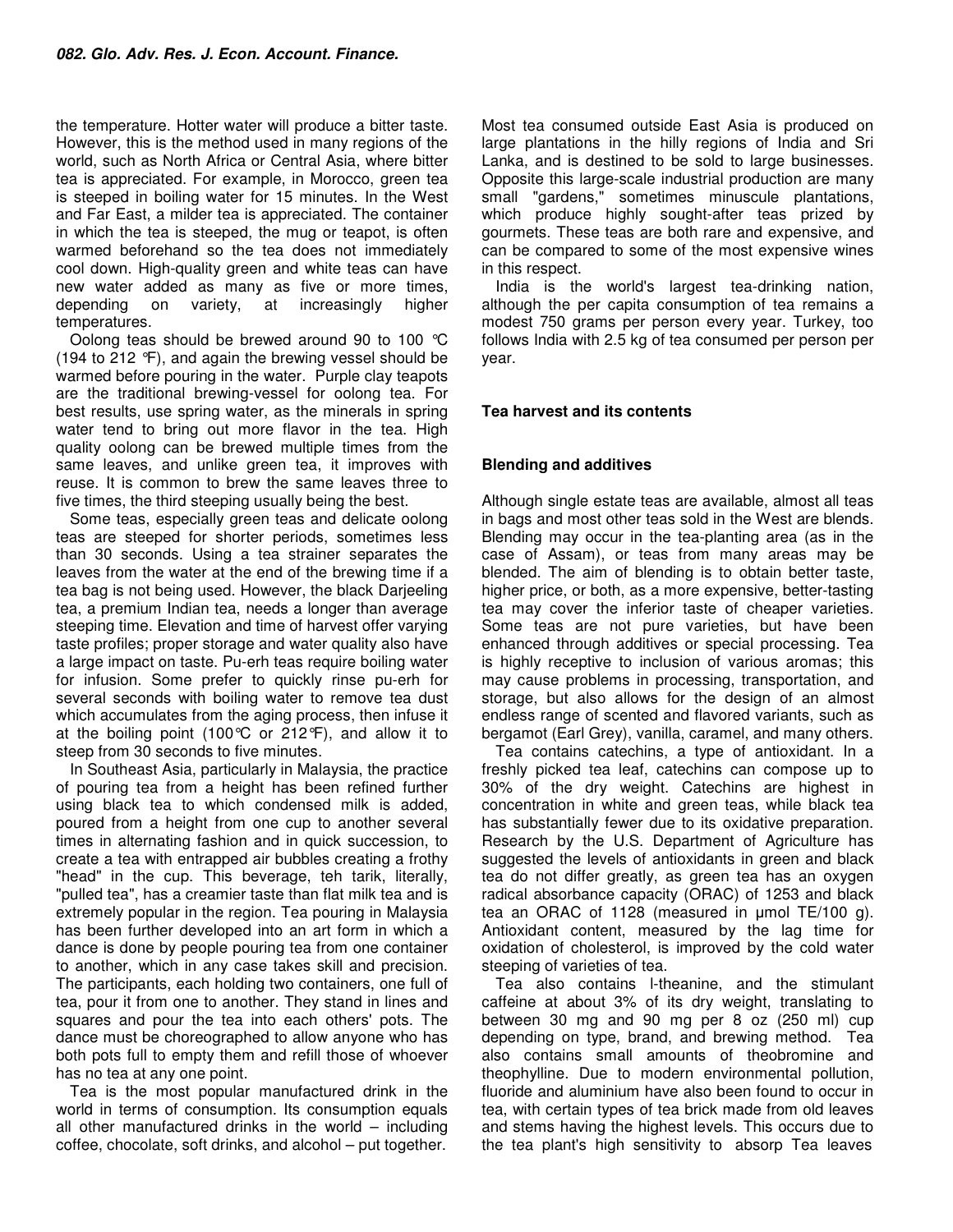contain more than 700 chemicals, among which the compounds closely related to human health are flavonoids, amino acids, vitamins (C, E and K), caffeine and polysaccharides. Moreover, tea drinking has recently proven to be associated with cell-mediated immune function of the human body. Tea plays an important role in improving beneficial intestinal microflora, as well as providing immunity against intestinal disorders and in protecting cell membranes from oxidative damage. Tea also prevents dental caries due to the presence of fluorine. The role of tea is well established in normalizing blood pressure, lipid depressing activity, prevention of coronary heart diseases and diabetes by reducing the blood-glucose activity. Tea also possesses germicidal and germistatic activities against various gram-positive and gram negative human pathogenic bacteria. Both green and black tea infusions contain a number of antioxidants, mainly catechins that have anti-carcinogenic, antimutagenic and anti-tumoric properties.

Catechins in green tea possess anticancer properties against "cancer in various organs, including the colorectum and liver, and are known to exert antiobesity, antidiabetic, and anti-inflammatory effects." "Branched-chain amino acids in green tea may prevent progressive hepatic failure in patients with chronic liver diseases, and might be effective for the suppression of obesity-related liver carcinogenesis."

An anticarcinogenic effect of tea polyphonols has been provided by numerous in vitro and experimental studies, which describe their action to "bind directly to carcinogens, induce phase II enzymes such as UDPglucuronosyl transferase and inhibit heterocyclic amine formation." "Molecular mechanisms, including catechinmediated induction of apoptosis and cell cycle arrest, inhibition of transcription factors NF-κB and AP-1 and reduction of protein tyrosine kinase activity and c-jun mRNA expression have also been suggested as relevant chemopreventive pathways for tea." Protective effects from tea consumption are observed less frequently in populations whose intake of black tea predominates.

Characteristics and origin of tea

Camellia sinensis is an evergreen plant that grows mainly in tropical and subtropical climates. Some varieties can also tolerate marine climates and are cultivated as far north as Pembrokeshire in the British mainland and Washington in the United States. Tea plants are propagated from seed or by cutting; it takes about four to 12 years for a tea plant to bear seed, and about three years before a new plant is ready for harvesting. In addition to a warmer climate, tea plants require at least 127 cm. (50 inches) of rainfall a year and prefer acidic soils. Many high-quality tea plants are cultivated at elevations of up to 1,500 m (4,900 ft) above sea level: at these heights, the plants grow more slowly and acquire a better flavor.

Only the top 1-2 inches of the mature plant are picked. These buds and leaves are called "flushes". A plant will

grow a new flush every seven to 15 days during the growing season, and leaves that are slow in development always produce better-flavored teas. A tea plant will grow into a tree of up to 16 m if left undisturbed, but cultivated plants are pruned to waist height for ease of plucking.

Although tea contains various types of polyphenols and tannin, it does not contain tannic acid Tannic acid is not an appropriate standard for any type of tannin analysis because of its poorly defined. Tea plants are native to East and South Asia, and probably originated around the point of confluence of the lands of northeast India, north Burma and southwest China. Although there are tales of tea's first use as a beverage, no one is sure of its exact origins. The first recorded drinking of tea is in China, with the earliest records of tea consumption dating back to the 10th century BC. It was already a common drink during the Qin Dynasty (third century BC) and became widely popular during the Tang Dynasty, when it was spread to Korea, Japan and possibly Vietnam although it was not recorded when the Vietnamese began to drink tea. Trade of tea by the Chinese to Western nations in the 19th century spread tea and the tea plant to numerous locations around the world.

Tea was imported to Europe during the Portuguese expansion of the 16th century, at which time it was termed chá. In 1750, tea experts traveled from China to the Azores Islands, and planted tea, along with jasmines and mallows, to give the tea aroma and distinction. Both green and black tea continues to grow in the islands, which are the main suppliers to continental Portugal. Catherine of Braganza, wife of Charles II, took the tea habit to Great Britain around 1660, but until the 19th century, tea was not as widely consumed in Britain as it is today. In Ireland, tea had become an everyday beverage for all levels of society by the late 19th century, but it was first consumed as a luxury item on special occasions, such as religious festivals, wakes, and domestic work gatherings such as quiltings. Several of the potential health benefits proposed for tea are outlined in this excerpt from as following:

## **Different words of tea**

Tea has been known in different words: té or thé, but this term is considered archaic and is a literary expression; since roughly the beginning of the 20th century, čaj is used for "tea" in Czech language. The different words for tea fall into two main groups: "tederived" (min)"cha-derived"(Cantonese and Mandarin). The words that various languages use for "tea" reveal where those nations first acquired their tea and tea culture. Portuguese traders were the first Europeans to Import the herb in large amounts. The Portuguese borrowed their word for tea (cha) from Cantonese in the 1550s via their trading posts in the South of China,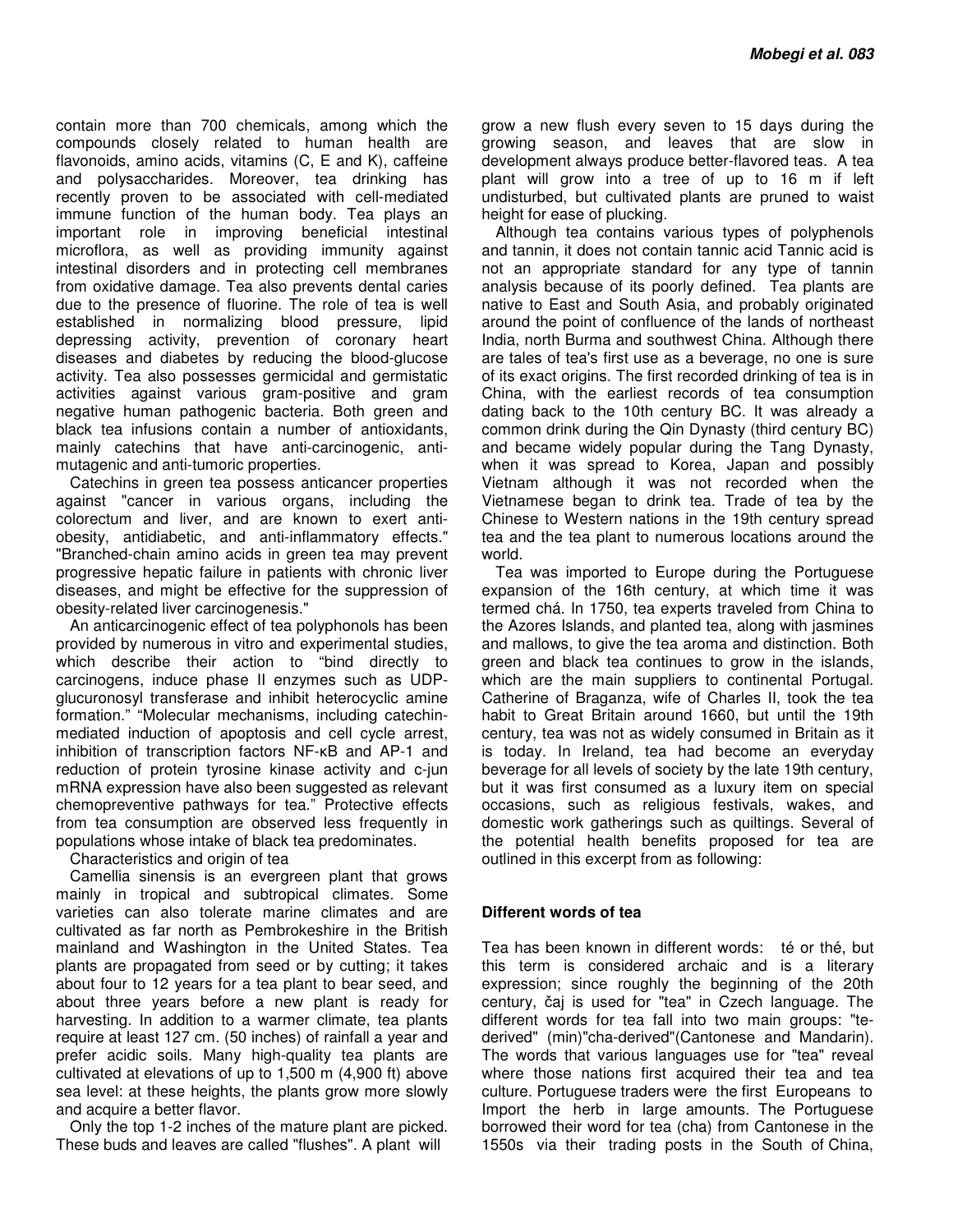## especially Macau.

In Central Asia, Mandarin cha developed into Persian chay, and this form spread with Persian trade and cultural influence. The Dutch word for "tea" (thee) comes from the Min dialect. The Dutch may have borrowed their word for tea through trade directly from Fujian, or from Fujianese or Malay traders in Java. From 1610 on, the Dutch played a dominant role in the early European tea trade, via the Dutch East India Company, influencing other languages to use the Dutch word for tea. Other European languages whose words for tea derive from the Min dialect (via Dutch) include English, French (thé), Spanish (te), and German (Tee). The Dutch first introduced tea to England in 1644. By the 19th century, most British tea was purchased directly from merchants in Canton, whose population uses cha, though English never replaced its Dutch-derived Min word for tea.

The Chinese character for tea is te. It is pronounced differently in the various Chinese languages. Most pronounce it along the lines of cha (Mandarin has chá), but the Min varieties along the central coast of China and in Southeast Asia pronounce it like te. These two pronunciations of the Chinese word for tea have made their separate ways into other languages around the tion of environmental pollutants.

## **Certification of the production of tea**

A number of bodies independently certify the production of tea. Tea from certified estates can be sold with a certification label on the pack. The most important certification schemes are Rainforest Alliance, Fairtrade, UTZ Certified, and Organic. All these schemes certify other crops (such as coffee, cocoa and fruit), as well. Rainforest Alliance certified tea is sold by Unilever brands Lipton and PG Tips in Western Europe, Australia and the US. Fairtrade certified tea is sold by a large number of suppliers around the world. UTZ Certified announced a partnership in 2008 with Sara Lee brand Pickwick tea.

Production of organic tea is rising; 3,500 tonnes of organic tea were grown in 2003. The majority of this tea (about 75%) is sold in France, Germany, Japan, the United Kingdom and the United States. According to the FAO in 2007, the largest importer of tea, by weight, was the Russian Federation, followed by the United Kingdom, Pakistan, and the United States.[66] Kenya, China, India and Sri Lanka were the largest exporters of tea in 2007 (with exports of: 374229, 292199, 193459 and 190203 tonnes respectively). The largest exporter of black tea in the world is Kenya, while the largest producer (and consumer) of black tea in the world is India.

In 1907, American tea merchant Thomas Sullivan began distributing samples of his tea in small bags of Chinese silk with a drawstring. Consumers noticed they

could simply leave the tea in the bag and reuse it with fresh tea. However, the potential of this distribution/packaging method would not be fully realized until later on. During World War II, tea was rationed in the United Kingdom. In 1953 (after rationing in the UK ended), Tetley launched the tea bag to the UK and it was an immediate success.

Tea leaves are packed into a small envelope (usually composed of paper) known as a tea bag. The use of tea bags is easy and convenient, making them popular for many people today. However, the use of tea bags has negative aspects, as well. The tea used in tea bags is commonly fannings or "dust", the waste product produced from the sorting of higher quality loose leaf tea. However, this is not true for all brands of tea; many high quality specialty teas are available in bag form.[citation needed] Tea aficionados commonly believe this method provides an inferior taste and experience. The paper used for the bag can also be tasted by many, which can detract from the tea's flavor. Because fannings and dust are a lower quality of the tea to begin with, the tea found in tea bags is less finicky when it comes to brewing time and temperature.

Dried tea loses its flavor quickly on exposure to air. Most bag teas (although not all) contain leaves broken into small pieces; the great surface area to volume ratio of the leaves in tea bags exposes them to more air, and therefore causes them to go stale faster. Loose tea leaves are likely to be in larger pieces, or to be entirely intact.

The small size of the bag does not allow leaves to diffuse and steep properly. Some tea bags are made using a wet paper strength-reinforcing coating using epichlorohydrin, a known carcinogen. The "pyramid tea bag" (or sachet) introduced by Lipton and PG Tips/Scottish Blend in 1996, attempts to address one of the connoisseurs' arguments against paper tea bags by way of its three-dimensional tetrahedron shape, which allows more room for tea leaves to expand while steeping[citation needed]. However, some types of pyramid tea bags have been criticized as being environmentally unfriendly, since their synthetic material is not as biodegradable as loose tea leaves and paper tea bags.

The tea leaves are packaged loosely in a canister or other container. Rolled gunpowder tea leaves, which resist crumbling, are commonly vacuum packed for freshness in aluminized packaging for storage and retail. The portions must be individually measured by the consumer for use in a cup, mug, or teapot. This allows greater flexibility, letting the consumer brew weaker or stronger tea as desired, but convenience is sacrificed. Strainers, "tea presses", filtered teapots, and infusion bags are available commercially to avoid having to drink the floating loose leaves and to prevent over-brewing. A more traditional, yet perhaps more efficient way around this problem is to use a three-piece lidded teacup, called a gaiwan. The lid of the gaiwan can be tilted to decant